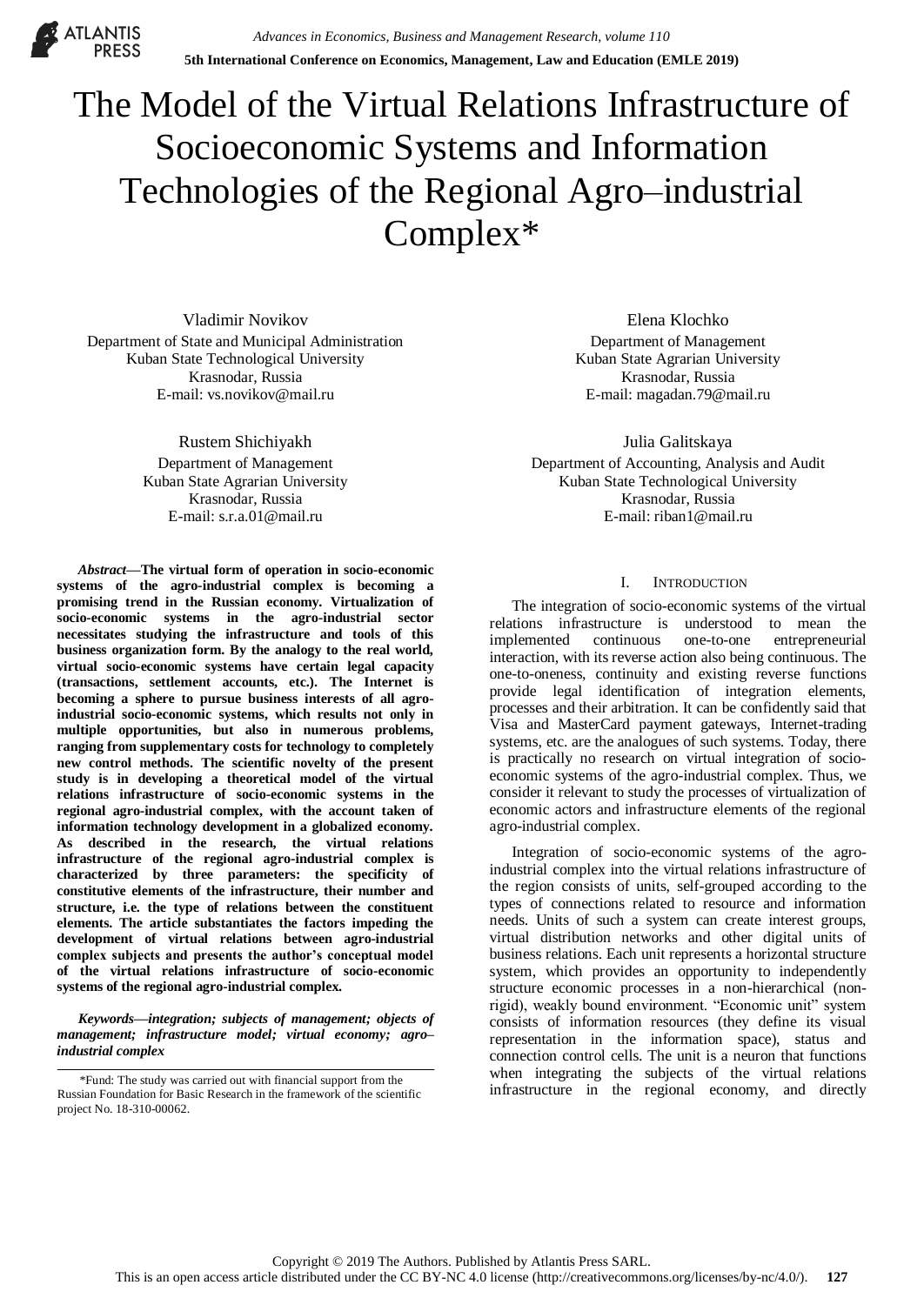

influences the changing structure, shaping its informational and virtual landscape.

Developing innovations in the Russian economy, in ecommerce in particular, fully corresponds to global trends. In this regard, Russian researchers pay increasing attention to the issues of creating the virtual relations infrastructure of socio-economic systems in the agro-industrial sector, based on the development of information technologies in a globalized economy. It should be mentioned that the integration of socio-economic systems of the virtual relations infrastructure in the regional economy is interconnected with the real business system and provides it with structured information on facts (events) and their observational generalization in terms of place, time, activity and circumstances.

In their works, Kim B., Barua A., Whinston A. studied the questions of virtual economics and digitalization of economic processes [5]. It should be emphasized that researches Dawson M., Foster J. understand virtual economic processes as a form of capitalism [2]. Tompson W. explores Russian economic processes from the viewpoint of virtuality of subjects and objects [8].

In their study, Yarushkina E., Zhukov B., Dianova V. propose new categories, interpretations of the virtual relationship system and associated constructs of the educational system, which serves a source of innovation and provides new educational programs to improve the quality of human capital [6]. Some issues of virtual integration and its influence on state leaders' activity were examined in the research by Bernauer T., Achini Ch. [1], Filos E., Ouzounis V. [4].

Completely new concepts and categories related to virtual economy have been developed by Epifanova T., Shatkovskaya T., Romanenko N., Mosienko T., Tkachenko M. [3]. The issues of cryptocurrency have been tackled by Penkova I., Korolev V., Butenko E., Glazkova I., Eldarov S. in the corresponding research [7].

The working hypothesis of the research is based on the authors' assumption that increasing the innovation level and the convenience of implementing objectives in the virtual space can only be achieved through developing the model of the virtual relations infrastructure of socio-economic systems in the regional agro-industrial complex.

# II. METHODS

The virtual relations infrastructure of the regional economy provides the necessary conditions for socioeconomic activities and facilitates their coordination at all levels of production hierarchy: international, macro and meso (regional) levels of the country, at the levels of industries and enterprises [11].

The major objective of the virtual relations infrastructure in the regional economy is to ensure the connections between socio-economic systems and create organizational and economic preconditions for integrating the systems into a single organism aimed at effective regional economy operation.

The theoretical background of the research is represented by modern scientific concepts of economic theory, management theory, fundamental works by Russian and foreign scientists on managing new organizational forms based on the introduction of Internet technologies.

When substantiating theoretical propositions and conclusions, the authors applied the following general scientific methods: system and integrated approaches, comparative analysis, scientific abstraction, analysis and synthesis, etc. The work synthesizes the results of Russian and foreign scientific research, conference and seminar materials and Internet publications.

# III. RESULTS

In the functioning of the subjects of virtual interaction at the level of the regional agro-industrial complex, there are apparent constraints that impede network collaboration. Among them are the following:

- existing financial, economic, and organizational market constraints, which substantiates the need for virtual network coordinators to control authorities and monitor results;
- implementing virtual connections of socio-economic systems of the regional agro-industrial complex loses its significance in case of no visible financial result and motivation;
- uneven telecommunications coverage of certain regions requires additional financial resources for providing technologically synchronized virtual network of the agro-industrial complex;
- language barrier, which leads to difficulties in communication and establishing long-term contacts, conflicts of interest, intense competition between socio-economic systems within the region and between other regions of the Russian Federation.

When studying the process of integrating virtual entrepreneurship into the regional economic space (in cooperation with Metelskaya E.A.), alongside with positive trends, we identified significant constraints for integration development of the subjects of the virtual relations infrastructure in the regional economy [9]. We should highlight two large problem groups: economic and social, including: regulatory and legislative issues; insufficient development of the organizational and technological platform for the virtual infrastructure of regional agroindustry; insufficient distribution of communications and network technologies in Russian regions; insufficient development of information and virtual technologies in the agro-industrial sector; underfunding of research and development in the field of virtual entrepreneurship infrastructure development in the agro-industrial sector; lack of professionals in the field of information, information security and agro-industrial entrepreneurship; lack of business confidence in virtual infrastructure entrepreneurship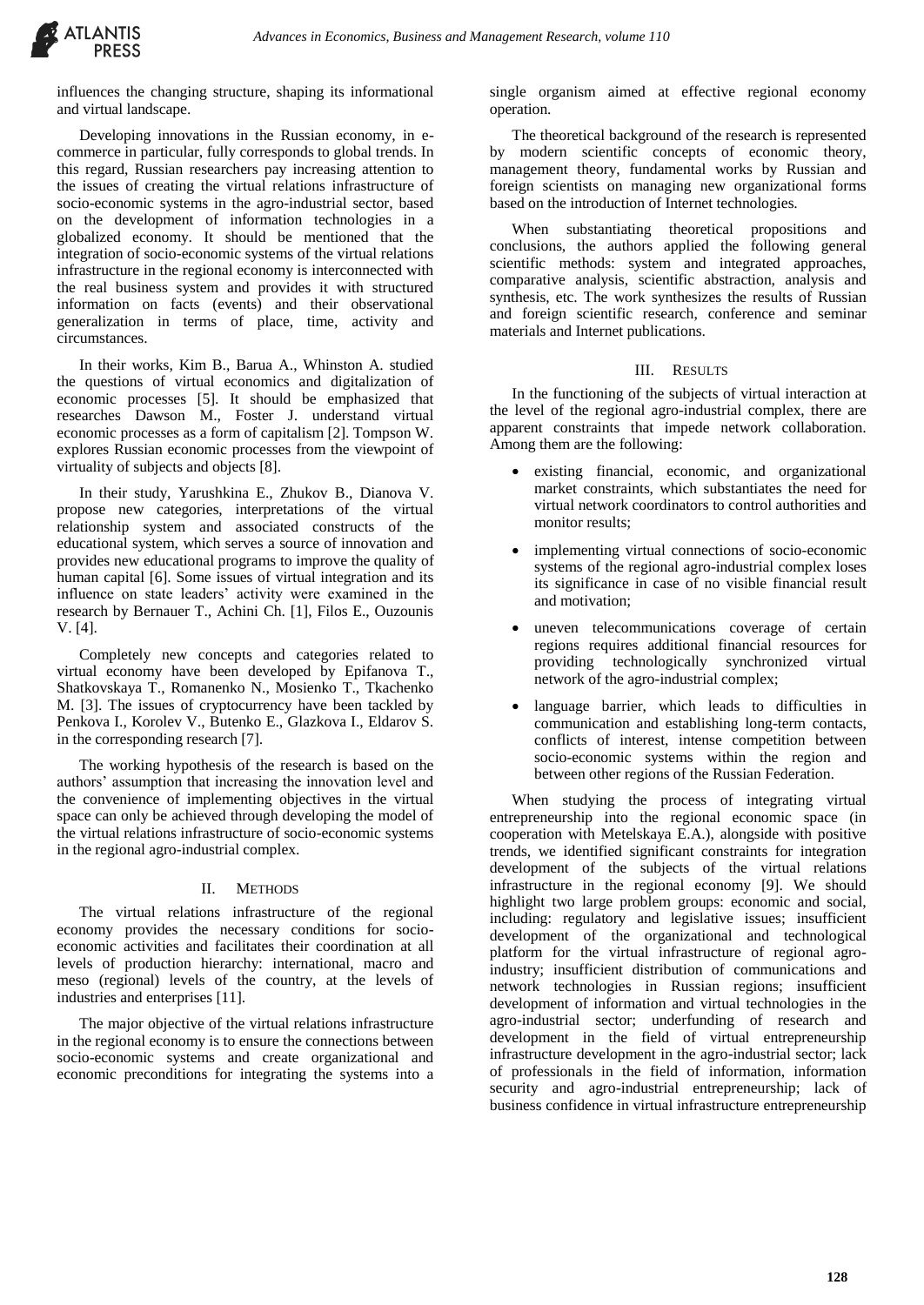

in the agro-industrial complex, as well as the low level of virtual and legal culture of the Russian population and informational passivity in some citizens of the Russian Federation, especially the older generation.

The most apparent and objective constraints for integration development are characteristic of any person, representing a certain territorial entity or socio-economic system of the agro-industrial complex and include:<br>retrogradism, Soviet traditions and assumptions, retrogradism, Soviet traditions and assumptions, commitment to the established belief, that traditional ways of communication, purchase and sale, receiving information are more reliable.

"Fig. 1" presents the constraints for the integration of the virtual relations infrastructure subjects in the regional economy, which we classify into groups: international constraints, national constraints, regional constraints, human factor constraints.

Additionally, the two approaches to implementing the virtual relations infrastructure of socio-economic systems in the region proposed by Romanchevskiy B.V. deserve closer consideration [10].

The first approach is to adopt the experience of other, mainly European, countries. The speed of development under this approach is ensured by allocated funds (not less than 5-7% of GDP). What is more, this approach requires a major change in the Russian mentality and refocusing public consciousness on goals, priorities and development trends characteristic of the American or European way of life.

|                                                                                                                                                                               |                                                                                                                                                                                                                                    |                         | Constraints for virtual integration of socio-economic systems in the regional agro-industrial complex                                                                                                                                                                                                                                |
|-------------------------------------------------------------------------------------------------------------------------------------------------------------------------------|------------------------------------------------------------------------------------------------------------------------------------------------------------------------------------------------------------------------------------|-------------------------|--------------------------------------------------------------------------------------------------------------------------------------------------------------------------------------------------------------------------------------------------------------------------------------------------------------------------------------|
| International<br>constrains                                                                                                                                                   | National<br>constraints                                                                                                                                                                                                            | Regional<br>constraints | "Human factor" constraints                                                                                                                                                                                                                                                                                                           |
| market instability;<br>legislative activity of<br>countries, business<br>alliances, international<br>organizations (the<br>United Nations.<br>BRICS), etc.); geopoli-<br>tics | cultural incompatibility of partner compa-<br>nies' personnel; people in some territories<br>being not ready for the changes introduced in<br>other territories; excessive economic reliance<br>on classical factors of production |                         | cultural incompatibility of partner compa-<br>nies' personnel; people in some territories<br>being not ready for the changes introduced<br>in other territories; excessive psychological<br>reliance on classical factors of production;<br>risks of virtual infrastructure failure in case<br>of negative influence of human factor |

Fig. 1. Constraints for developing integration relations in the regional agro-industrial complex.

The second approach implies choosing a way to correspond to Russian criteria and characteristics of life quality, socio-cultural peculiarities and under today's socioeconomic conditions demands minimal capital investment from the state. However, this approach requires at least minimum economic growth, political stability and political will of the executive and legislative authorities, who introduce the high priority task of transition to the information society.

The authors' theoretical model of the virtual relations infrastructure of socio-economic systems at the regional level is presented in "Fig. 2".

Under this model, the types of socio-economic systems at the regional level can be characterized as follows:

- Short-term modular network, uniting partners with a clear focus on key competencies. Such a network is characterized by low partner replaceability, limited lifetime, asymmetric dependence of network partners;
- The network for fulfilling special orders is aimed at mobilizing high-quality project-oriented resources. Partner replaceability is available, timing of orders is strictly limited, and the dependence of network partners is symmetric;
- Network integration in a certain field is focused on making coordinated decisions and optimizing customer services. Such networks are characterized by a high degree of openness and symmetric dependence of partners; cooperation is aimed at working out coordinated solutions;
- Controlled networks, where one company manages production processes of a globally operating network with unilaterally replaceable partners;
- Long-term network pools are targeted to receiving regular orders of various kind. Cooperation is based on confidence in partners and shared values. They are characterized by symmetric dependence of network partners and are of great concern to small and medium-sized enterprises, which due to this cooperation, get an opportunity to obtain orders and reduce costs;
- Large scope project networks are created by organizations aimed at efficient resource pooling to carry out large scale (long-term) projects;
- Special virtual networks focused on implementing certain orders with digital data transmission. Global computing and communication networks are commonly used to organize and coordinate virtual enterprises of this type.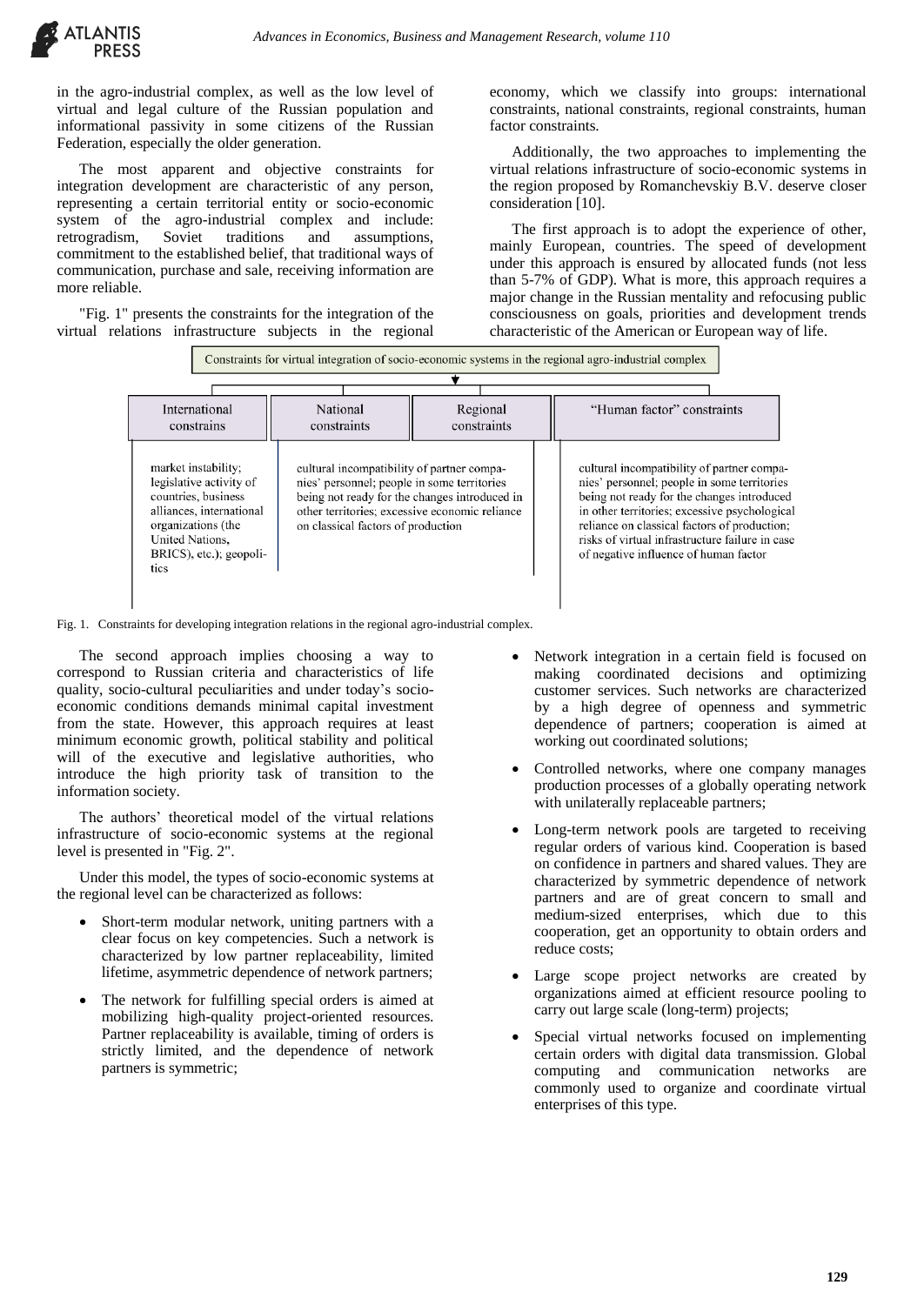

However, the presented classification does not fully define the features of socio-economic systems of the agroindustrial complex, as it takes into account numerous aspects: management type (centralized or decentralized), partners dependence, network lifetime, number of projects, applied technologies, activity and interests.

As a rule, socio-economic systems of the virtual relations infrastructure do not have permanent, backed by

commitments relations with the centre and other agents (see "Fig. 2"). Sustainable relations arise only for the time of order fulfilment or when the socio-economic system of the agro-industrial sector has to perform certain commitments. Orders can be different, spontaneous and unevenly distributed over time.



Fig. 2. The model of the virtual relations infrastructure of socio-economic systems in the regional agro-industrial complex.

Under such conditions, it is of primary importance to form the core of the virtual relations infrastructure of socioeconomic systems in the regional agro-industrial complex. The core is understood as a group of participants having the necessary competencies (resources, knowledge and skills) for searching and fulfilling market orders and performing tasks in accordance with the purpose and activity of the socio-economic system. The core based on the existing dynamic network is to be formed as follows:

- Defining market opportunities, developing a business idea as an area of the socio-economic system activity;
- Defining minimum key competencies to perform in the area of the socio-economic system activity;
- Defining the participants of a dynamic network, their capabilities and competencies;
- Creating matrices of network participants' capabilities in accordance with the required core competencies for operation of the socio-economic system.

### IV. DISCUSSION

Over the past 7-10 years, in the Russian Federation there emerged the factors of socio-economic, scientific, technical and cultural development, which can be considered the preconditions for the transition to the high-quality virtual relations infrastructure of socio-economic systems in the regional agro-industrial complex. This fact confirms the results obtained in the presented study; the preconditions include the following:

- information becomes a public development resource, its use is compatible with the use of traditional resources (energy, raw materials, etc.);
- the market of telecommunications, information technologies, products and services has been established and is successfully developing in the Russian Federation;
- political and economic reasons for the transition to the information society are becoming more relevant in public opinion;